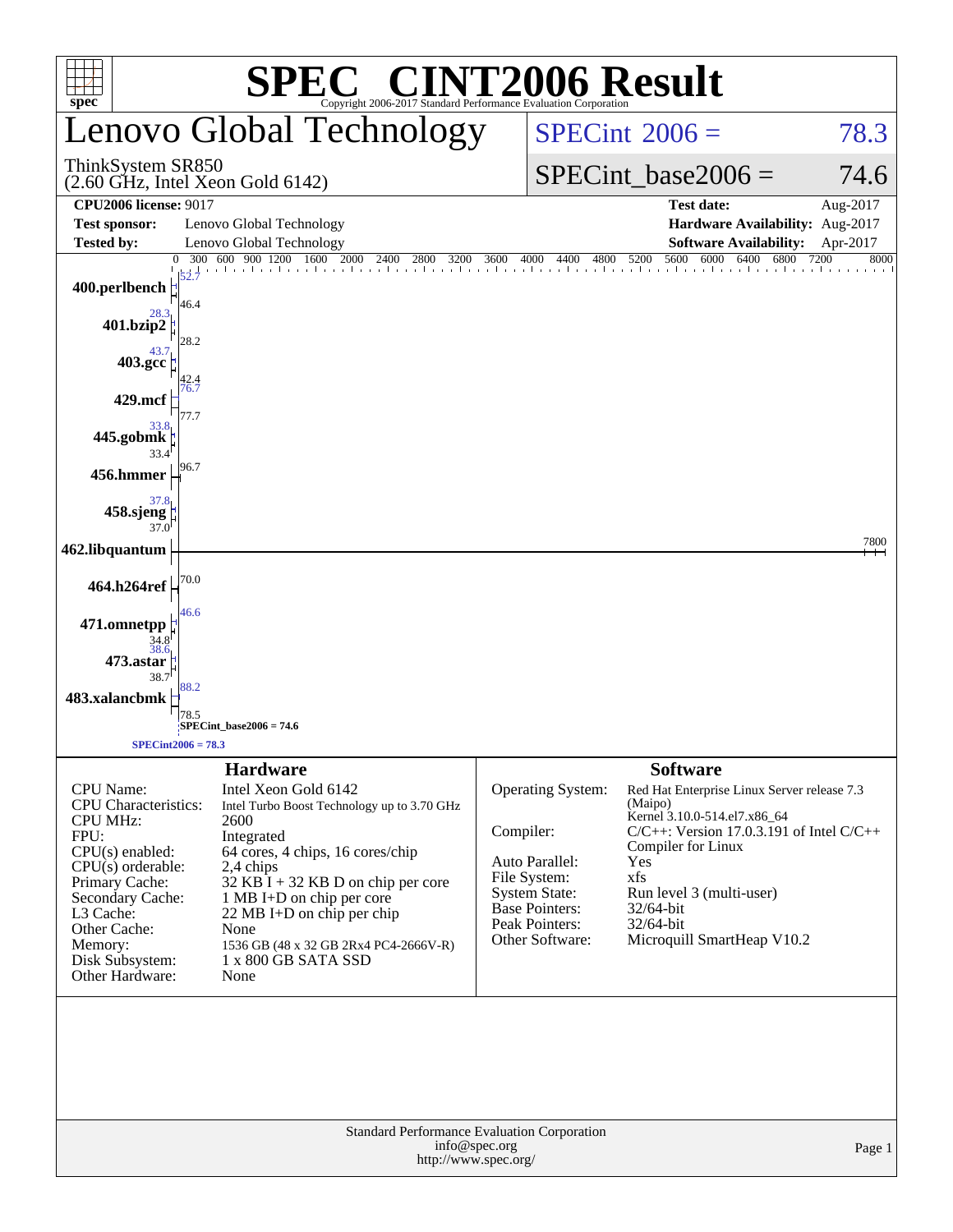

## enovo Global Technology

#### ThinkSystem SR850

(2.60 GHz, Intel Xeon Gold 6142)

 $SPECint2006 = 78.3$  $SPECint2006 = 78.3$ 

#### SPECint base2006 =  $74.6$

**[Test sponsor:](http://www.spec.org/auto/cpu2006/Docs/result-fields.html#Testsponsor)** Lenovo Global Technology **[Hardware Availability:](http://www.spec.org/auto/cpu2006/Docs/result-fields.html#HardwareAvailability)** Aug-2017

**[CPU2006 license:](http://www.spec.org/auto/cpu2006/Docs/result-fields.html#CPU2006license)** 9017 **[Test date:](http://www.spec.org/auto/cpu2006/Docs/result-fields.html#Testdate)** Aug-2017 **[Tested by:](http://www.spec.org/auto/cpu2006/Docs/result-fields.html#Testedby)** Lenovo Global Technology **[Software Availability:](http://www.spec.org/auto/cpu2006/Docs/result-fields.html#SoftwareAvailability)** Apr-2017

#### **[Results Table](http://www.spec.org/auto/cpu2006/Docs/result-fields.html#ResultsTable)**

|                                                                                                          |                | <b>Base</b><br><b>Peak</b> |                |       |                |       |                |              |                |              |                |              |
|----------------------------------------------------------------------------------------------------------|----------------|----------------------------|----------------|-------|----------------|-------|----------------|--------------|----------------|--------------|----------------|--------------|
| <b>Benchmark</b>                                                                                         | <b>Seconds</b> | Ratio                      | <b>Seconds</b> | Ratio | <b>Seconds</b> | Ratio | <b>Seconds</b> | <b>Ratio</b> | <b>Seconds</b> | <b>Ratio</b> | <b>Seconds</b> | <b>Ratio</b> |
| 400.perlbench                                                                                            | 210            | 46.5                       | 211            | 46.4  | 211            | 46.3  | 185            | 52.7         | <u>185</u>     | 52.7         | 184            | 53.1         |
| 401.bzip2                                                                                                | 342            | 28.2                       | 342            | 28.2  | 342            | 28.2  | 341            | 28.3         | 341            | 28.3         | 342            | 28.3         |
| $403.\mathrm{gcc}$                                                                                       | 190            | 42.4                       | 190            | 42.4  | 190            | 42.3  | 184            | 43.7         | 184            | 43.7         | 184            | 43.6         |
| $429$ .mcf                                                                                               | 119            | 76.6                       | 117            | 77.7  | 117            | 78.1  | 118            | 77.2         | 121            | 75.6         | <b>119</b>     | 76.7         |
| $445$ .gobmk                                                                                             | 314            | 33.4                       | 314            | 33.4  | 313            | 33.5  | 310            | 33.8         | 311            | 33.8         | 311            | 33.8         |
| $456.$ hmmer                                                                                             | 96.5           | 96.7                       | 96.5           | 96.7  | 96.4           | 96.7  | 96.5           | 96.7         | 96.5           | 96.7         | 96.4           | 96.7         |
| $458$ .sjeng                                                                                             | 327            | 37.1                       | 327            | 37.0  | 327            | 37.0  | 321            | 37.7         | 321            | 37.8         | 320            | 37.8         |
| 462.libquantum                                                                                           | 2.69           | 7690                       | 2.66           | 7800  | 2.62           | 7910  | 2.69           | 7690         | 2.66           | 7800         | 2.62           | 7910         |
| 464.h264ref                                                                                              | 316            | 70.1                       | 316            | 70.0  | 317            | 69.9  | 316            | 70.1         | 316            | 70.0         | 317            | 69.9         |
| $ 471$ .omnetpp                                                                                          | 179            | 35.0                       | 179            | 34.8  | 179            | 34.8  | 135            | 46.4         | 133            | 47.0         | 134            | 46.6         |
| $473$ . astar                                                                                            | 181            | 38.7                       | 182            | 38.6  | 181            | 38.8  | 183            | 38.4         | 182            | 38.6         | 182            | 38.6         |
| 483.xalancbmk                                                                                            | 87.9           | 78.5                       | 87.9           | 78.5  | 88.1           | 78.3  | 78.2           | 88.2         | 78.0           | 88.5         | 78.2           | 88.2         |
| Results appear in the order in which they were run. Bold underlined text indicates a median measurement. |                |                            |                |       |                |       |                |              |                |              |                |              |

#### **[Submit Notes](http://www.spec.org/auto/cpu2006/Docs/result-fields.html#SubmitNotes)**

The config file option 'submit' was used.

#### **[Operating System Notes](http://www.spec.org/auto/cpu2006/Docs/result-fields.html#OperatingSystemNotes)**

Stack size set to unlimited using "ulimit -s unlimited"

#### **[Platform Notes](http://www.spec.org/auto/cpu2006/Docs/result-fields.html#PlatformNotes)**

BIOS Configuration: Choose Operating Mode set to Maximum Performance LLC dead line alloc set to Disable Hyper-Threading set to Disable Sysinfo program /home/cpu2006-1.2-ic17.0u3/config/sysinfo.rev6993 Revision 6993 of 2015-11-06 (b5e8d4b4eb51ed28d7f98696cbe290c1) running on electron-rhel7.3 Thu Aug 17 00:38:20 2017

 This section contains SUT (System Under Test) info as seen by some common utilities. To remove or add to this section, see: <http://www.spec.org/cpu2006/Docs/config.html#sysinfo>

 From /proc/cpuinfo model name : Intel(R) Xeon(R) Gold 6142 CPU @ 2.60GHz 4 "physical id"s (chips) 64 "processors" cores, siblings (Caution: counting these is hw and system dependent. The following excerpts from /proc/cpuinfo might not be reliable. Use with caution.)

Continued on next page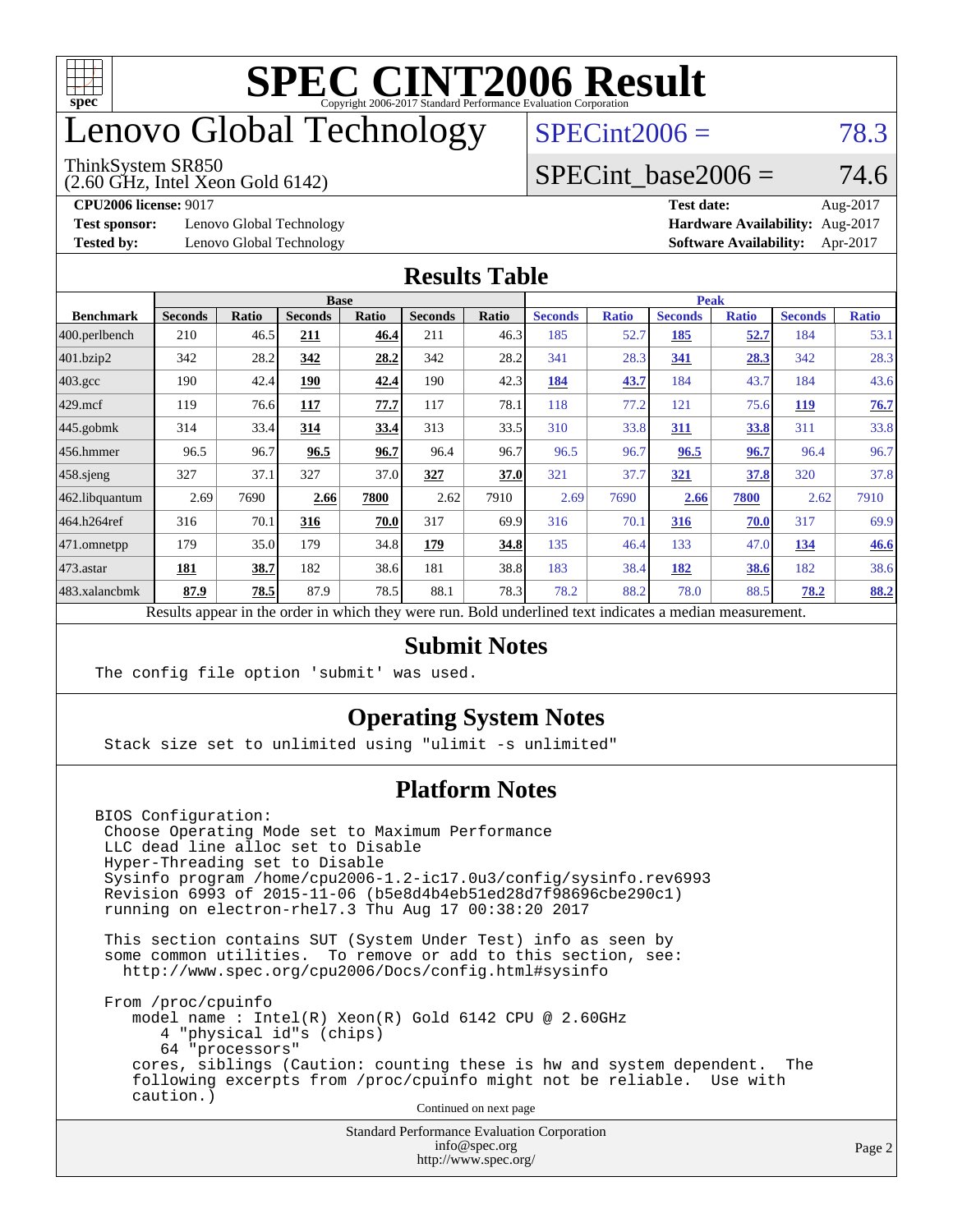

## enovo Global Technology

 $SPECint2006 = 78.3$  $SPECint2006 = 78.3$ 

(2.60 GHz, Intel Xeon Gold 6142) ThinkSystem SR850

SPECint base2006 =  $74.6$ 

**[Test sponsor:](http://www.spec.org/auto/cpu2006/Docs/result-fields.html#Testsponsor)** Lenovo Global Technology **[Hardware Availability:](http://www.spec.org/auto/cpu2006/Docs/result-fields.html#HardwareAvailability)** Aug-2017 **[Tested by:](http://www.spec.org/auto/cpu2006/Docs/result-fields.html#Testedby)** Lenovo Global Technology **[Software Availability:](http://www.spec.org/auto/cpu2006/Docs/result-fields.html#SoftwareAvailability)** Apr-2017

**[CPU2006 license:](http://www.spec.org/auto/cpu2006/Docs/result-fields.html#CPU2006license)** 9017 **[Test date:](http://www.spec.org/auto/cpu2006/Docs/result-fields.html#Testdate)** Aug-2017

#### **[Platform Notes \(Continued\)](http://www.spec.org/auto/cpu2006/Docs/result-fields.html#PlatformNotes)**

Standard Performance Evaluation Corporation [info@spec.org](mailto:info@spec.org) <http://www.spec.org/> cpu cores : 16 siblings : 16 physical 0: cores 0 1 2 3 4 5 6 7 8 9 10 11 12 13 14 15 physical 1: cores 0 1 2 3 4 5 6 7 8 9 10 11 12 13 14 15 physical 2: cores 0 1 2 3 4 5 6 7 8 9 10 11 12 13 14 15 physical 3: cores 0 1 2 3 4 5 6 7 8 9 10 11 12 13 14 15 cache size : 22528 KB From /proc/meminfo MemTotal: 1584978820 kB<br>HugePages Total: 0 HugePages\_Total: 0 Hugepagesize: 2048 kB From /etc/\*release\* /etc/\*version\* os-release: NAME="Red Hat Enterprise Linux Server" VERSION="7.3 (Maipo)" ID="rhel" ID\_LIKE="fedora" VERSION\_ID="7.3" PRETTY\_NAME="Red Hat Enterprise Linux Server 7.3 (Maipo)" ANSI\_COLOR="0;31" CPE\_NAME="cpe:/o:redhat:enterprise\_linux:7.3:GA:server" redhat-release: Red Hat Enterprise Linux Server release 7.3 (Maipo) system-release: Red Hat Enterprise Linux Server release 7.3 (Maipo) system-release-cpe: cpe:/o:redhat:enterprise\_linux:7.3:ga:server uname -a: Linux electron-rhel7.3 3.10.0-514.el7.x86\_64 #1 SMP Wed Oct 19 11:24:13 EDT 2016 x86\_64 x86\_64 x86\_64 GNU/Linux run-level 3 Aug 17 00:27 SPEC is set to: /home/cpu2006-1.2-ic17.0u3 Filesystem Type Size Used Avail Use% Mounted on /dev/sda4 xfs 688G 5.1G 683G 1% /home Additional information from dmidecode: Warning: Use caution when you interpret this section. The 'dmidecode' program reads system data which is "intended to allow hardware to be accurately determined", but the intent may not be met, as there are frequent changes to hardware, firmware, and the "DMTF SMBIOS" standard. BIOS Lenovo -[TEE113J-1.00]- 06/03/2017 Memory: 48x Samsung M393A4K40BB2-CTD 32 GB 2 rank 2666 MHz (End of data from sysinfo program)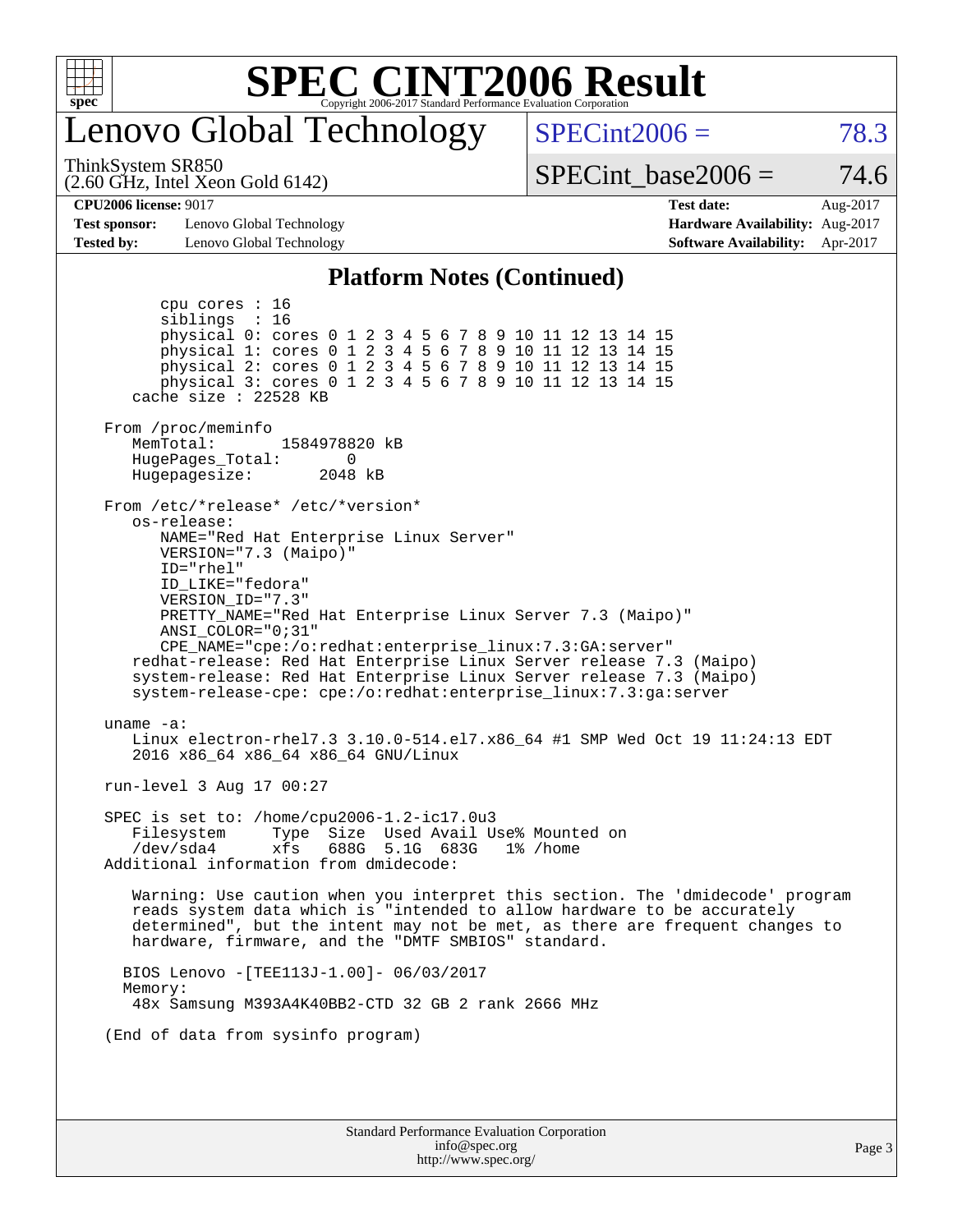

## enovo Global Technology

 $SPECint2006 = 78.3$  $SPECint2006 = 78.3$ 

(2.60 GHz, Intel Xeon Gold 6142) ThinkSystem SR850

SPECint base2006 =  $74.6$ 

**[Test sponsor:](http://www.spec.org/auto/cpu2006/Docs/result-fields.html#Testsponsor)** Lenovo Global Technology **[Hardware Availability:](http://www.spec.org/auto/cpu2006/Docs/result-fields.html#HardwareAvailability)** Aug-2017 **[Tested by:](http://www.spec.org/auto/cpu2006/Docs/result-fields.html#Testedby)** Lenovo Global Technology **[Software Availability:](http://www.spec.org/auto/cpu2006/Docs/result-fields.html#SoftwareAvailability)** Apr-2017

**[CPU2006 license:](http://www.spec.org/auto/cpu2006/Docs/result-fields.html#CPU2006license)** 9017 **[Test date:](http://www.spec.org/auto/cpu2006/Docs/result-fields.html#Testdate)** Aug-2017

#### **[General Notes](http://www.spec.org/auto/cpu2006/Docs/result-fields.html#GeneralNotes)**

Environment variables set by runspec before the start of the run:  $KMP$  AFFINITY = "granularity=fine, compact" LD\_LIBRARY\_PATH = "/home/cpu2006-1.2-ic17.0u3/lib/ia32:/home/cpu2006-1.2-ic17.0u3/lib/intel64:/home/cpu2006-1.2-ic17.0u3/sh10.2" OMP\_NUM\_THREADS = "64"

 Binaries compiled on a system with 1x Intel Core i7-4790 CPU + 32GB RAM memory using Redhat Enterprise Linux 7.2 Transparent Huge Pages enabled by default. Filesystem page cache cleared with: shell invocation of 'sync; echo 3 > /proc/sys/vm/drop\_caches' prior to run

#### **[Base Compiler Invocation](http://www.spec.org/auto/cpu2006/Docs/result-fields.html#BaseCompilerInvocation)**

[C benchmarks](http://www.spec.org/auto/cpu2006/Docs/result-fields.html#Cbenchmarks): [icc -m64](http://www.spec.org/cpu2006/results/res2017q4/cpu2006-20170918-49962.flags.html#user_CCbase_intel_icc_64bit_bda6cc9af1fdbb0edc3795bac97ada53)

[C++ benchmarks:](http://www.spec.org/auto/cpu2006/Docs/result-fields.html#CXXbenchmarks) [icpc -m64](http://www.spec.org/cpu2006/results/res2017q4/cpu2006-20170918-49962.flags.html#user_CXXbase_intel_icpc_64bit_fc66a5337ce925472a5c54ad6a0de310)

#### **[Base Portability Flags](http://www.spec.org/auto/cpu2006/Docs/result-fields.html#BasePortabilityFlags)**

 400.perlbench: [-DSPEC\\_CPU\\_LP64](http://www.spec.org/cpu2006/results/res2017q4/cpu2006-20170918-49962.flags.html#b400.perlbench_basePORTABILITY_DSPEC_CPU_LP64) [-DSPEC\\_CPU\\_LINUX\\_X64](http://www.spec.org/cpu2006/results/res2017q4/cpu2006-20170918-49962.flags.html#b400.perlbench_baseCPORTABILITY_DSPEC_CPU_LINUX_X64) 401.bzip2: [-DSPEC\\_CPU\\_LP64](http://www.spec.org/cpu2006/results/res2017q4/cpu2006-20170918-49962.flags.html#suite_basePORTABILITY401_bzip2_DSPEC_CPU_LP64) 403.gcc: [-DSPEC\\_CPU\\_LP64](http://www.spec.org/cpu2006/results/res2017q4/cpu2006-20170918-49962.flags.html#suite_basePORTABILITY403_gcc_DSPEC_CPU_LP64) 429.mcf: [-DSPEC\\_CPU\\_LP64](http://www.spec.org/cpu2006/results/res2017q4/cpu2006-20170918-49962.flags.html#suite_basePORTABILITY429_mcf_DSPEC_CPU_LP64) 445.gobmk: [-DSPEC\\_CPU\\_LP64](http://www.spec.org/cpu2006/results/res2017q4/cpu2006-20170918-49962.flags.html#suite_basePORTABILITY445_gobmk_DSPEC_CPU_LP64) 456.hmmer: [-DSPEC\\_CPU\\_LP64](http://www.spec.org/cpu2006/results/res2017q4/cpu2006-20170918-49962.flags.html#suite_basePORTABILITY456_hmmer_DSPEC_CPU_LP64) 458.sjeng: [-DSPEC\\_CPU\\_LP64](http://www.spec.org/cpu2006/results/res2017q4/cpu2006-20170918-49962.flags.html#suite_basePORTABILITY458_sjeng_DSPEC_CPU_LP64) 462.libquantum: [-DSPEC\\_CPU\\_LP64](http://www.spec.org/cpu2006/results/res2017q4/cpu2006-20170918-49962.flags.html#suite_basePORTABILITY462_libquantum_DSPEC_CPU_LP64) [-DSPEC\\_CPU\\_LINUX](http://www.spec.org/cpu2006/results/res2017q4/cpu2006-20170918-49962.flags.html#b462.libquantum_baseCPORTABILITY_DSPEC_CPU_LINUX) 464.h264ref: [-DSPEC\\_CPU\\_LP64](http://www.spec.org/cpu2006/results/res2017q4/cpu2006-20170918-49962.flags.html#suite_basePORTABILITY464_h264ref_DSPEC_CPU_LP64) 471.omnetpp: [-DSPEC\\_CPU\\_LP64](http://www.spec.org/cpu2006/results/res2017q4/cpu2006-20170918-49962.flags.html#suite_basePORTABILITY471_omnetpp_DSPEC_CPU_LP64) 473.astar: [-DSPEC\\_CPU\\_LP64](http://www.spec.org/cpu2006/results/res2017q4/cpu2006-20170918-49962.flags.html#suite_basePORTABILITY473_astar_DSPEC_CPU_LP64) 483.xalancbmk: [-DSPEC\\_CPU\\_LP64](http://www.spec.org/cpu2006/results/res2017q4/cpu2006-20170918-49962.flags.html#suite_basePORTABILITY483_xalancbmk_DSPEC_CPU_LP64) [-DSPEC\\_CPU\\_LINUX](http://www.spec.org/cpu2006/results/res2017q4/cpu2006-20170918-49962.flags.html#b483.xalancbmk_baseCXXPORTABILITY_DSPEC_CPU_LINUX)

#### **[Base Optimization Flags](http://www.spec.org/auto/cpu2006/Docs/result-fields.html#BaseOptimizationFlags)**

[C benchmarks](http://www.spec.org/auto/cpu2006/Docs/result-fields.html#Cbenchmarks):

[-xCORE-AVX2](http://www.spec.org/cpu2006/results/res2017q4/cpu2006-20170918-49962.flags.html#user_CCbase_f-xCORE-AVX2) [-ipo](http://www.spec.org/cpu2006/results/res2017q4/cpu2006-20170918-49962.flags.html#user_CCbase_f-ipo) [-O3](http://www.spec.org/cpu2006/results/res2017q4/cpu2006-20170918-49962.flags.html#user_CCbase_f-O3) [-no-prec-div](http://www.spec.org/cpu2006/results/res2017q4/cpu2006-20170918-49962.flags.html#user_CCbase_f-no-prec-div) [-parallel](http://www.spec.org/cpu2006/results/res2017q4/cpu2006-20170918-49962.flags.html#user_CCbase_f-parallel) [-qopt-prefetch](http://www.spec.org/cpu2006/results/res2017q4/cpu2006-20170918-49962.flags.html#user_CCbase_f-qopt-prefetch) [-auto-p32](http://www.spec.org/cpu2006/results/res2017q4/cpu2006-20170918-49962.flags.html#user_CCbase_f-auto-p32)

[C++ benchmarks:](http://www.spec.org/auto/cpu2006/Docs/result-fields.html#CXXbenchmarks)

[-xCORE-AVX2](http://www.spec.org/cpu2006/results/res2017q4/cpu2006-20170918-49962.flags.html#user_CXXbase_f-xCORE-AVX2) [-ipo](http://www.spec.org/cpu2006/results/res2017q4/cpu2006-20170918-49962.flags.html#user_CXXbase_f-ipo) [-O3](http://www.spec.org/cpu2006/results/res2017q4/cpu2006-20170918-49962.flags.html#user_CXXbase_f-O3) [-no-prec-div](http://www.spec.org/cpu2006/results/res2017q4/cpu2006-20170918-49962.flags.html#user_CXXbase_f-no-prec-div) [-qopt-prefetch](http://www.spec.org/cpu2006/results/res2017q4/cpu2006-20170918-49962.flags.html#user_CXXbase_f-qopt-prefetch) [-auto-p32](http://www.spec.org/cpu2006/results/res2017q4/cpu2006-20170918-49962.flags.html#user_CXXbase_f-auto-p32) [-Wl,-z,muldefs](http://www.spec.org/cpu2006/results/res2017q4/cpu2006-20170918-49962.flags.html#user_CXXbase_link_force_multiple1_74079c344b956b9658436fd1b6dd3a8a) [-L/sh10.2 -lsmartheap64](http://www.spec.org/cpu2006/results/res2017q4/cpu2006-20170918-49962.flags.html#user_CXXbase_SmartHeap64_63911d860fc08c15fa1d5bf319b9d8d5)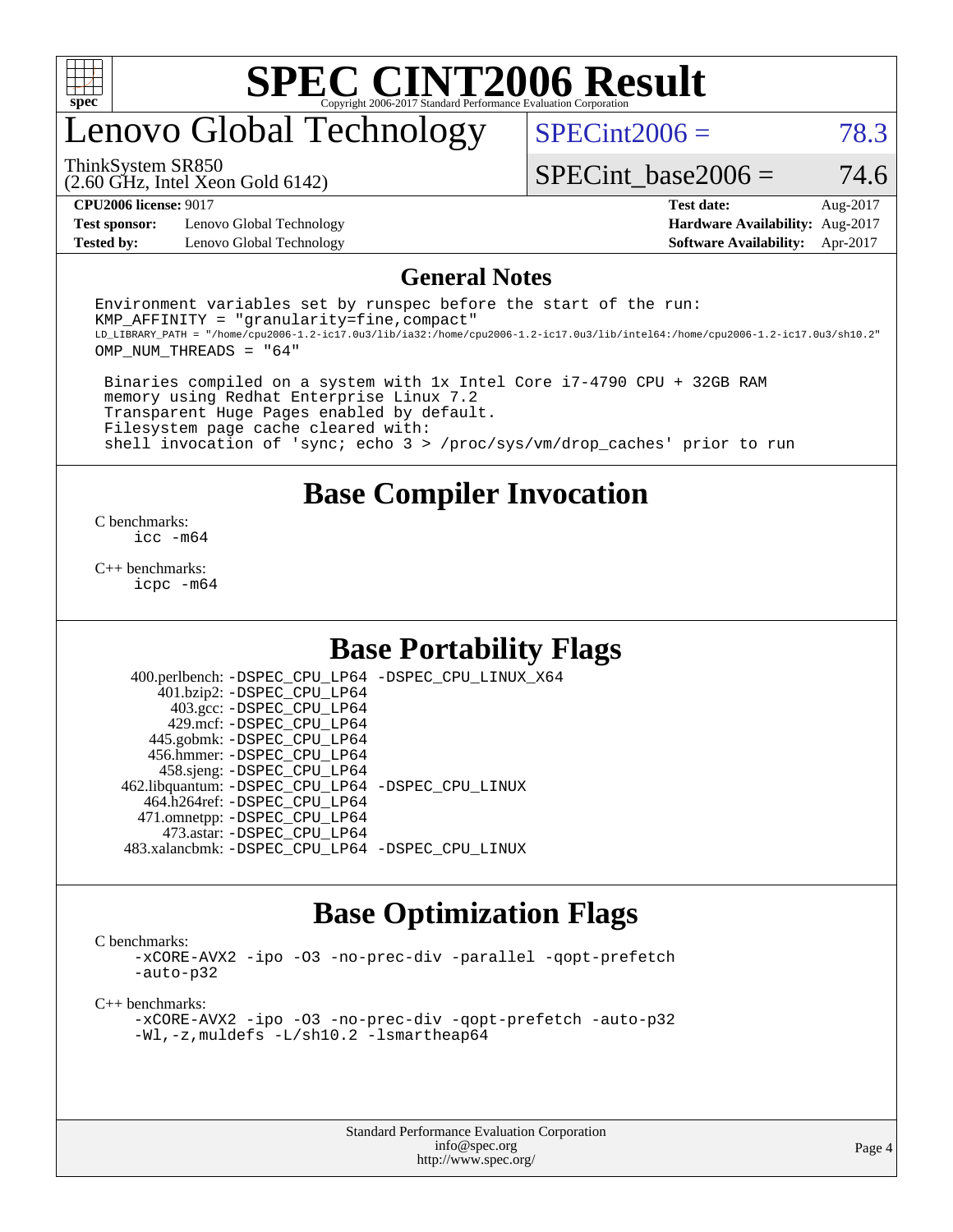

# enovo Global Technology

ThinkSystem SR850

 $SPECint2006 = 78.3$  $SPECint2006 = 78.3$ 

(2.60 GHz, Intel Xeon Gold 6142)

SPECint base2006 =  $74.6$ 

**[Test sponsor:](http://www.spec.org/auto/cpu2006/Docs/result-fields.html#Testsponsor)** Lenovo Global Technology **[Hardware Availability:](http://www.spec.org/auto/cpu2006/Docs/result-fields.html#HardwareAvailability)** Aug-2017 **[Tested by:](http://www.spec.org/auto/cpu2006/Docs/result-fields.html#Testedby)** Lenovo Global Technology **[Software Availability:](http://www.spec.org/auto/cpu2006/Docs/result-fields.html#SoftwareAvailability)** Apr-2017

**[CPU2006 license:](http://www.spec.org/auto/cpu2006/Docs/result-fields.html#CPU2006license)** 9017 **[Test date:](http://www.spec.org/auto/cpu2006/Docs/result-fields.html#Testdate)** Aug-2017

### **[Base Other Flags](http://www.spec.org/auto/cpu2006/Docs/result-fields.html#BaseOtherFlags)**

[C benchmarks](http://www.spec.org/auto/cpu2006/Docs/result-fields.html#Cbenchmarks):

403.gcc: [-Dalloca=\\_alloca](http://www.spec.org/cpu2006/results/res2017q4/cpu2006-20170918-49962.flags.html#b403.gcc_baseEXTRA_CFLAGS_Dalloca_be3056838c12de2578596ca5467af7f3)

### **[Peak Compiler Invocation](http://www.spec.org/auto/cpu2006/Docs/result-fields.html#PeakCompilerInvocation)**

[C benchmarks \(except as noted below\)](http://www.spec.org/auto/cpu2006/Docs/result-fields.html#Cbenchmarksexceptasnotedbelow):

[icc -m64](http://www.spec.org/cpu2006/results/res2017q4/cpu2006-20170918-49962.flags.html#user_CCpeak_intel_icc_64bit_bda6cc9af1fdbb0edc3795bac97ada53)

400.perlbench: [icc -m32 -L/opt/intel/compilers\\_and\\_libraries\\_2017/linux/lib/ia32](http://www.spec.org/cpu2006/results/res2017q4/cpu2006-20170918-49962.flags.html#user_peakCCLD400_perlbench_intel_icc_c29f3ff5a7ed067b11e4ec10a03f03ae)

445.gobmk: [icc -m32 -L/opt/intel/compilers\\_and\\_libraries\\_2017/linux/lib/ia32](http://www.spec.org/cpu2006/results/res2017q4/cpu2006-20170918-49962.flags.html#user_peakCCLD445_gobmk_intel_icc_c29f3ff5a7ed067b11e4ec10a03f03ae)

[C++ benchmarks \(except as noted below\):](http://www.spec.org/auto/cpu2006/Docs/result-fields.html#CXXbenchmarksexceptasnotedbelow)

[icc -m32 -L/opt/intel/compilers\\_and\\_libraries\\_2017/linux/lib/ia32](http://www.spec.org/cpu2006/results/res2017q4/cpu2006-20170918-49962.flags.html#user_CXXpeak_intel_icc_c29f3ff5a7ed067b11e4ec10a03f03ae)

473.astar: [icpc -m64](http://www.spec.org/cpu2006/results/res2017q4/cpu2006-20170918-49962.flags.html#user_peakCXXLD473_astar_intel_icpc_64bit_fc66a5337ce925472a5c54ad6a0de310)

#### **[Peak Portability Flags](http://www.spec.org/auto/cpu2006/Docs/result-fields.html#PeakPortabilityFlags)**

 400.perlbench: [-D\\_FILE\\_OFFSET\\_BITS=64](http://www.spec.org/cpu2006/results/res2017q4/cpu2006-20170918-49962.flags.html#user_peakPORTABILITY400_perlbench_file_offset_bits_64_438cf9856305ebd76870a2c6dc2689ab) [-DSPEC\\_CPU\\_LINUX\\_IA32](http://www.spec.org/cpu2006/results/res2017q4/cpu2006-20170918-49962.flags.html#b400.perlbench_peakCPORTABILITY_DSPEC_CPU_LINUX_IA32) 401.bzip2: [-DSPEC\\_CPU\\_LP64](http://www.spec.org/cpu2006/results/res2017q4/cpu2006-20170918-49962.flags.html#suite_peakPORTABILITY401_bzip2_DSPEC_CPU_LP64) 403.gcc: [-DSPEC\\_CPU\\_LP64](http://www.spec.org/cpu2006/results/res2017q4/cpu2006-20170918-49962.flags.html#suite_peakPORTABILITY403_gcc_DSPEC_CPU_LP64) 429.mcf: [-DSPEC\\_CPU\\_LP64](http://www.spec.org/cpu2006/results/res2017q4/cpu2006-20170918-49962.flags.html#suite_peakPORTABILITY429_mcf_DSPEC_CPU_LP64) 445.gobmk: [-D\\_FILE\\_OFFSET\\_BITS=64](http://www.spec.org/cpu2006/results/res2017q4/cpu2006-20170918-49962.flags.html#user_peakPORTABILITY445_gobmk_file_offset_bits_64_438cf9856305ebd76870a2c6dc2689ab) 456.hmmer: [-DSPEC\\_CPU\\_LP64](http://www.spec.org/cpu2006/results/res2017q4/cpu2006-20170918-49962.flags.html#suite_peakPORTABILITY456_hmmer_DSPEC_CPU_LP64) 458.sjeng: [-DSPEC\\_CPU\\_LP64](http://www.spec.org/cpu2006/results/res2017q4/cpu2006-20170918-49962.flags.html#suite_peakPORTABILITY458_sjeng_DSPEC_CPU_LP64) 462.libquantum: [-DSPEC\\_CPU\\_LP64](http://www.spec.org/cpu2006/results/res2017q4/cpu2006-20170918-49962.flags.html#suite_peakPORTABILITY462_libquantum_DSPEC_CPU_LP64) [-DSPEC\\_CPU\\_LINUX](http://www.spec.org/cpu2006/results/res2017q4/cpu2006-20170918-49962.flags.html#b462.libquantum_peakCPORTABILITY_DSPEC_CPU_LINUX) 464.h264ref: [-DSPEC\\_CPU\\_LP64](http://www.spec.org/cpu2006/results/res2017q4/cpu2006-20170918-49962.flags.html#suite_peakPORTABILITY464_h264ref_DSPEC_CPU_LP64) 471.omnetpp: [-D\\_FILE\\_OFFSET\\_BITS=64](http://www.spec.org/cpu2006/results/res2017q4/cpu2006-20170918-49962.flags.html#user_peakPORTABILITY471_omnetpp_file_offset_bits_64_438cf9856305ebd76870a2c6dc2689ab) 473.astar: [-DSPEC\\_CPU\\_LP64](http://www.spec.org/cpu2006/results/res2017q4/cpu2006-20170918-49962.flags.html#suite_peakPORTABILITY473_astar_DSPEC_CPU_LP64) 483.xalancbmk: [-D\\_FILE\\_OFFSET\\_BITS=64](http://www.spec.org/cpu2006/results/res2017q4/cpu2006-20170918-49962.flags.html#user_peakPORTABILITY483_xalancbmk_file_offset_bits_64_438cf9856305ebd76870a2c6dc2689ab) [-DSPEC\\_CPU\\_LINUX](http://www.spec.org/cpu2006/results/res2017q4/cpu2006-20170918-49962.flags.html#b483.xalancbmk_peakCXXPORTABILITY_DSPEC_CPU_LINUX)

#### **[Peak Optimization Flags](http://www.spec.org/auto/cpu2006/Docs/result-fields.html#PeakOptimizationFlags)**

[C benchmarks](http://www.spec.org/auto/cpu2006/Docs/result-fields.html#Cbenchmarks):

 400.perlbench: [-prof-gen](http://www.spec.org/cpu2006/results/res2017q4/cpu2006-20170918-49962.flags.html#user_peakPASS1_CFLAGSPASS1_LDCFLAGS400_perlbench_prof_gen_e43856698f6ca7b7e442dfd80e94a8fc)(pass 1) [-prof-use](http://www.spec.org/cpu2006/results/res2017q4/cpu2006-20170918-49962.flags.html#user_peakPASS2_CFLAGSPASS2_LDCFLAGS400_perlbench_prof_use_bccf7792157ff70d64e32fe3e1250b55)(pass 2) [-xCORE-AVX2](http://www.spec.org/cpu2006/results/res2017q4/cpu2006-20170918-49962.flags.html#user_peakPASS2_CFLAGSPASS2_LDCFLAGS400_perlbench_f-xCORE-AVX2)(pass 2) [-par-num-threads=1](http://www.spec.org/cpu2006/results/res2017q4/cpu2006-20170918-49962.flags.html#user_peakPASS1_CFLAGSPASS1_LDCFLAGS400_perlbench_par_num_threads_786a6ff141b4e9e90432e998842df6c2)(pass 1) [-ipo](http://www.spec.org/cpu2006/results/res2017q4/cpu2006-20170918-49962.flags.html#user_peakPASS2_CFLAGSPASS2_LDCFLAGS400_perlbench_f-ipo)(pass 2) [-O3](http://www.spec.org/cpu2006/results/res2017q4/cpu2006-20170918-49962.flags.html#user_peakPASS2_CFLAGSPASS2_LDCFLAGS400_perlbench_f-O3)(pass 2) [-no-prec-div](http://www.spec.org/cpu2006/results/res2017q4/cpu2006-20170918-49962.flags.html#user_peakPASS2_CFLAGSPASS2_LDCFLAGS400_perlbench_f-no-prec-div)(pass 2) [-qopt-prefetch](http://www.spec.org/cpu2006/results/res2017q4/cpu2006-20170918-49962.flags.html#user_peakCOPTIMIZE400_perlbench_f-qopt-prefetch)

 401.bzip2: [-prof-gen](http://www.spec.org/cpu2006/results/res2017q4/cpu2006-20170918-49962.flags.html#user_peakPASS1_CFLAGSPASS1_LDCFLAGS401_bzip2_prof_gen_e43856698f6ca7b7e442dfd80e94a8fc)(pass 1) [-prof-use](http://www.spec.org/cpu2006/results/res2017q4/cpu2006-20170918-49962.flags.html#user_peakPASS2_CFLAGSPASS2_LDCFLAGS401_bzip2_prof_use_bccf7792157ff70d64e32fe3e1250b55)(pass 2) [-xCORE-AVX2](http://www.spec.org/cpu2006/results/res2017q4/cpu2006-20170918-49962.flags.html#user_peakPASS2_CFLAGSPASS2_LDCFLAGS401_bzip2_f-xCORE-AVX2)(pass 2)  $-par-num-threads=1(pass 1) -ipo(pass 2) -O3(pass 2)$  $-par-num-threads=1(pass 1) -ipo(pass 2) -O3(pass 2)$  $-par-num-threads=1(pass 1) -ipo(pass 2) -O3(pass 2)$  $-par-num-threads=1(pass 1) -ipo(pass 2) -O3(pass 2)$  $-par-num-threads=1(pass 1) -ipo(pass 2) -O3(pass 2)$  $-par-num-threads=1(pass 1) -ipo(pass 2) -O3(pass 2)$ [-no-prec-div](http://www.spec.org/cpu2006/results/res2017q4/cpu2006-20170918-49962.flags.html#user_peakCOPTIMIZEPASS2_CFLAGSPASS2_LDCFLAGS401_bzip2_f-no-prec-div) [-auto-ilp32](http://www.spec.org/cpu2006/results/res2017q4/cpu2006-20170918-49962.flags.html#user_peakCOPTIMIZE401_bzip2_f-auto-ilp32) [-qopt-prefetch](http://www.spec.org/cpu2006/results/res2017q4/cpu2006-20170918-49962.flags.html#user_peakCOPTIMIZE401_bzip2_f-qopt-prefetch)

Continued on next page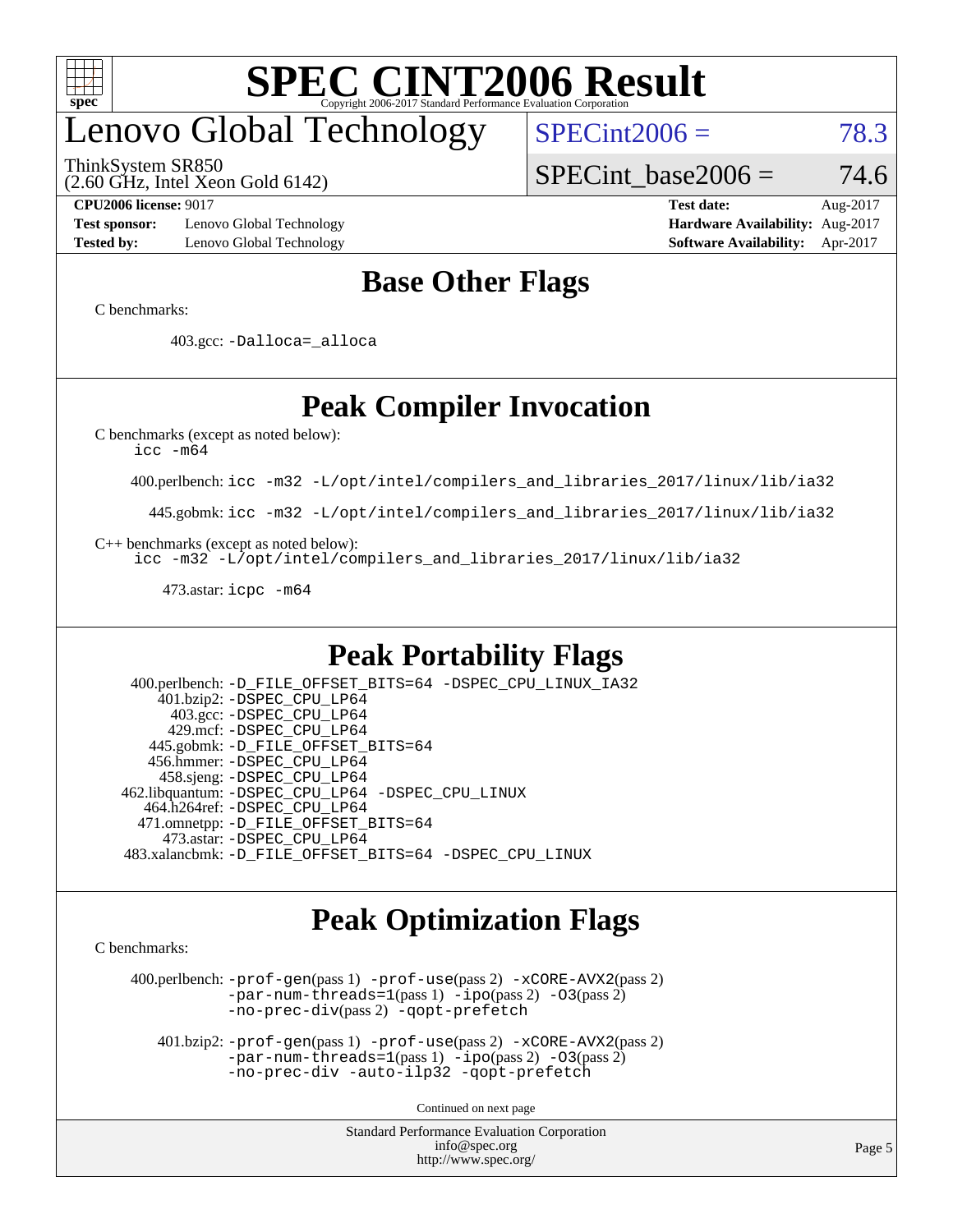

# enovo Global Technology

ThinkSystem SR850

 $SPECint2006 = 78.3$  $SPECint2006 = 78.3$ 

(2.60 GHz, Intel Xeon Gold 6142)

SPECint base2006 =  $74.6$ 

**[Test sponsor:](http://www.spec.org/auto/cpu2006/Docs/result-fields.html#Testsponsor)** Lenovo Global Technology **[Hardware Availability:](http://www.spec.org/auto/cpu2006/Docs/result-fields.html#HardwareAvailability)** Aug-2017 **[Tested by:](http://www.spec.org/auto/cpu2006/Docs/result-fields.html#Testedby)** Lenovo Global Technology **[Software Availability:](http://www.spec.org/auto/cpu2006/Docs/result-fields.html#SoftwareAvailability)** Apr-2017

**[CPU2006 license:](http://www.spec.org/auto/cpu2006/Docs/result-fields.html#CPU2006license)** 9017 **[Test date:](http://www.spec.org/auto/cpu2006/Docs/result-fields.html#Testdate)** Aug-2017

## **[Peak Optimization Flags \(Continued\)](http://www.spec.org/auto/cpu2006/Docs/result-fields.html#PeakOptimizationFlags)**

 403.gcc: [-xCORE-AVX2](http://www.spec.org/cpu2006/results/res2017q4/cpu2006-20170918-49962.flags.html#user_peakOPTIMIZE403_gcc_f-xCORE-AVX2) [-ipo](http://www.spec.org/cpu2006/results/res2017q4/cpu2006-20170918-49962.flags.html#user_peakOPTIMIZE403_gcc_f-ipo) [-O3](http://www.spec.org/cpu2006/results/res2017q4/cpu2006-20170918-49962.flags.html#user_peakOPTIMIZE403_gcc_f-O3) [-no-prec-div](http://www.spec.org/cpu2006/results/res2017q4/cpu2006-20170918-49962.flags.html#user_peakOPTIMIZE403_gcc_f-no-prec-div) [-inline-calloc](http://www.spec.org/cpu2006/results/res2017q4/cpu2006-20170918-49962.flags.html#user_peakCOPTIMIZE403_gcc_f-inline-calloc) [-qopt-malloc-options=3](http://www.spec.org/cpu2006/results/res2017q4/cpu2006-20170918-49962.flags.html#user_peakCOPTIMIZE403_gcc_f-qopt-malloc-options_0fcb435012e78f27d57f473818e45fe4) [-auto-ilp32](http://www.spec.org/cpu2006/results/res2017q4/cpu2006-20170918-49962.flags.html#user_peakCOPTIMIZE403_gcc_f-auto-ilp32) 429.mcf: [-xCORE-AVX2](http://www.spec.org/cpu2006/results/res2017q4/cpu2006-20170918-49962.flags.html#user_peakOPTIMIZE429_mcf_f-xCORE-AVX2) [-ipo](http://www.spec.org/cpu2006/results/res2017q4/cpu2006-20170918-49962.flags.html#user_peakOPTIMIZE429_mcf_f-ipo) [-O3](http://www.spec.org/cpu2006/results/res2017q4/cpu2006-20170918-49962.flags.html#user_peakOPTIMIZE429_mcf_f-O3) [-no-prec-div](http://www.spec.org/cpu2006/results/res2017q4/cpu2006-20170918-49962.flags.html#user_peakOPTIMIZE429_mcf_f-no-prec-div) [-parallel](http://www.spec.org/cpu2006/results/res2017q4/cpu2006-20170918-49962.flags.html#user_peakCOPTIMIZE429_mcf_f-parallel) [-qopt-prefetch](http://www.spec.org/cpu2006/results/res2017q4/cpu2006-20170918-49962.flags.html#user_peakCOPTIMIZE429_mcf_f-qopt-prefetch) [-auto-p32](http://www.spec.org/cpu2006/results/res2017q4/cpu2006-20170918-49962.flags.html#user_peakCOPTIMIZE429_mcf_f-auto-p32) 445.gobmk: [-prof-gen](http://www.spec.org/cpu2006/results/res2017q4/cpu2006-20170918-49962.flags.html#user_peakPASS1_CFLAGSPASS1_LDCFLAGS445_gobmk_prof_gen_e43856698f6ca7b7e442dfd80e94a8fc)(pass 1) [-prof-use](http://www.spec.org/cpu2006/results/res2017q4/cpu2006-20170918-49962.flags.html#user_peakPASS2_CFLAGSPASS2_LDCFLAGS445_gobmk_prof_use_bccf7792157ff70d64e32fe3e1250b55)(pass 2) [-xCORE-AVX2](http://www.spec.org/cpu2006/results/res2017q4/cpu2006-20170918-49962.flags.html#user_peakPASS2_CFLAGSPASS2_LDCFLAGS445_gobmk_f-xCORE-AVX2)(pass 2)  $-par-num-threads=1(pass 1) -ipo(pass 2) -O3(pass 2)$  $-par-num-threads=1(pass 1) -ipo(pass 2) -O3(pass 2)$  $-par-num-threads=1(pass 1) -ipo(pass 2) -O3(pass 2)$  $-par-num-threads=1(pass 1) -ipo(pass 2) -O3(pass 2)$  $-par-num-threads=1(pass 1) -ipo(pass 2) -O3(pass 2)$  $-par-num-threads=1(pass 1) -ipo(pass 2) -O3(pass 2)$ [-no-prec-div](http://www.spec.org/cpu2006/results/res2017q4/cpu2006-20170918-49962.flags.html#user_peakPASS2_CFLAGSPASS2_LDCFLAGS445_gobmk_f-no-prec-div)(pass 2) 456.hmmer: basepeak = yes 458.sjeng: [-prof-gen](http://www.spec.org/cpu2006/results/res2017q4/cpu2006-20170918-49962.flags.html#user_peakPASS1_CFLAGSPASS1_LDCFLAGS458_sjeng_prof_gen_e43856698f6ca7b7e442dfd80e94a8fc)(pass 1) [-prof-use](http://www.spec.org/cpu2006/results/res2017q4/cpu2006-20170918-49962.flags.html#user_peakPASS2_CFLAGSPASS2_LDCFLAGS458_sjeng_prof_use_bccf7792157ff70d64e32fe3e1250b55)(pass 2) [-xCORE-AVX2](http://www.spec.org/cpu2006/results/res2017q4/cpu2006-20170918-49962.flags.html#user_peakPASS2_CFLAGSPASS2_LDCFLAGS458_sjeng_f-xCORE-AVX2)(pass 2) [-par-num-threads=1](http://www.spec.org/cpu2006/results/res2017q4/cpu2006-20170918-49962.flags.html#user_peakPASS1_CFLAGSPASS1_LDCFLAGS458_sjeng_par_num_threads_786a6ff141b4e9e90432e998842df6c2)(pass 1) [-ipo](http://www.spec.org/cpu2006/results/res2017q4/cpu2006-20170918-49962.flags.html#user_peakPASS2_CFLAGSPASS2_LDCFLAGS458_sjeng_f-ipo)(pass 2) [-O3](http://www.spec.org/cpu2006/results/res2017q4/cpu2006-20170918-49962.flags.html#user_peakPASS2_CFLAGSPASS2_LDCFLAGS458_sjeng_f-O3)(pass 2) [-no-prec-div](http://www.spec.org/cpu2006/results/res2017q4/cpu2006-20170918-49962.flags.html#user_peakPASS2_CFLAGSPASS2_LDCFLAGS458_sjeng_f-no-prec-div)(pass 2) [-unroll4](http://www.spec.org/cpu2006/results/res2017q4/cpu2006-20170918-49962.flags.html#user_peakCOPTIMIZE458_sjeng_f-unroll_4e5e4ed65b7fd20bdcd365bec371b81f)  $462$ .libquantum: basepeak = yes  $464.h264$ ref: basepeak = yes [C++ benchmarks:](http://www.spec.org/auto/cpu2006/Docs/result-fields.html#CXXbenchmarks) 471.omnetpp: [-prof-gen](http://www.spec.org/cpu2006/results/res2017q4/cpu2006-20170918-49962.flags.html#user_peakPASS1_CXXFLAGSPASS1_LDCXXFLAGS471_omnetpp_prof_gen_e43856698f6ca7b7e442dfd80e94a8fc)(pass 1) [-prof-use](http://www.spec.org/cpu2006/results/res2017q4/cpu2006-20170918-49962.flags.html#user_peakPASS2_CXXFLAGSPASS2_LDCXXFLAGS471_omnetpp_prof_use_bccf7792157ff70d64e32fe3e1250b55)(pass 2) [-xCORE-AVX2](http://www.spec.org/cpu2006/results/res2017q4/cpu2006-20170918-49962.flags.html#user_peakPASS2_CXXFLAGSPASS2_LDCXXFLAGS471_omnetpp_f-xCORE-AVX2)(pass 2)  $-par-num-threads=1(pass 1) -ipo(pass 2) -O3(pass 2)$  $-par-num-threads=1(pass 1) -ipo(pass 2) -O3(pass 2)$  $-par-num-threads=1(pass 1) -ipo(pass 2) -O3(pass 2)$  $-par-num-threads=1(pass 1) -ipo(pass 2) -O3(pass 2)$  $-par-num-threads=1(pass 1) -ipo(pass 2) -O3(pass 2)$  $-par-num-threads=1(pass 1) -ipo(pass 2) -O3(pass 2)$ [-no-prec-div](http://www.spec.org/cpu2006/results/res2017q4/cpu2006-20170918-49962.flags.html#user_peakPASS2_CXXFLAGSPASS2_LDCXXFLAGS471_omnetpp_f-no-prec-div)(pass 2) [-qopt-ra-region-strategy=block](http://www.spec.org/cpu2006/results/res2017q4/cpu2006-20170918-49962.flags.html#user_peakCXXOPTIMIZE471_omnetpp_f-qopt-ra-region-strategy_0f7b543d62da454b380160c0e3b28f94) [-Wl,-z,muldefs](http://www.spec.org/cpu2006/results/res2017q4/cpu2006-20170918-49962.flags.html#user_peakEXTRA_LDFLAGS471_omnetpp_link_force_multiple1_74079c344b956b9658436fd1b6dd3a8a) [-L/sh10.2 -lsmartheap](http://www.spec.org/cpu2006/results/res2017q4/cpu2006-20170918-49962.flags.html#user_peakEXTRA_LIBS471_omnetpp_SmartHeap_b831f2d313e2fffa6dfe3f00ffc1f1c0) 473.astar: [-xCORE-AVX2](http://www.spec.org/cpu2006/results/res2017q4/cpu2006-20170918-49962.flags.html#user_peakOPTIMIZE473_astar_f-xCORE-AVX2) [-ipo](http://www.spec.org/cpu2006/results/res2017q4/cpu2006-20170918-49962.flags.html#user_peakOPTIMIZE473_astar_f-ipo) [-O3](http://www.spec.org/cpu2006/results/res2017q4/cpu2006-20170918-49962.flags.html#user_peakOPTIMIZE473_astar_f-O3) [-no-prec-div](http://www.spec.org/cpu2006/results/res2017q4/cpu2006-20170918-49962.flags.html#user_peakOPTIMIZE473_astar_f-no-prec-div) [-qopt-prefetch](http://www.spec.org/cpu2006/results/res2017q4/cpu2006-20170918-49962.flags.html#user_peakCXXOPTIMIZE473_astar_f-qopt-prefetch) [-auto-p32](http://www.spec.org/cpu2006/results/res2017q4/cpu2006-20170918-49962.flags.html#user_peakCXXOPTIMIZE473_astar_f-auto-p32) [-Wl,-z,muldefs](http://www.spec.org/cpu2006/results/res2017q4/cpu2006-20170918-49962.flags.html#user_peakEXTRA_LDFLAGS473_astar_link_force_multiple1_74079c344b956b9658436fd1b6dd3a8a) [-L/sh10.2 -lsmartheap64](http://www.spec.org/cpu2006/results/res2017q4/cpu2006-20170918-49962.flags.html#user_peakEXTRA_LIBS473_astar_SmartHeap64_63911d860fc08c15fa1d5bf319b9d8d5) 483.xalancbmk: [-xCORE-AVX2](http://www.spec.org/cpu2006/results/res2017q4/cpu2006-20170918-49962.flags.html#user_peakOPTIMIZE483_xalancbmk_f-xCORE-AVX2) [-ipo](http://www.spec.org/cpu2006/results/res2017q4/cpu2006-20170918-49962.flags.html#user_peakOPTIMIZE483_xalancbmk_f-ipo) [-O3](http://www.spec.org/cpu2006/results/res2017q4/cpu2006-20170918-49962.flags.html#user_peakOPTIMIZE483_xalancbmk_f-O3) [-no-prec-div](http://www.spec.org/cpu2006/results/res2017q4/cpu2006-20170918-49962.flags.html#user_peakOPTIMIZE483_xalancbmk_f-no-prec-div) [-qopt-prefetch](http://www.spec.org/cpu2006/results/res2017q4/cpu2006-20170918-49962.flags.html#user_peakCXXOPTIMIZE483_xalancbmk_f-qopt-prefetch) [-Wl,-z,muldefs](http://www.spec.org/cpu2006/results/res2017q4/cpu2006-20170918-49962.flags.html#user_peakEXTRA_LDFLAGS483_xalancbmk_link_force_multiple1_74079c344b956b9658436fd1b6dd3a8a) [-L/sh10.2 -lsmartheap](http://www.spec.org/cpu2006/results/res2017q4/cpu2006-20170918-49962.flags.html#user_peakEXTRA_LIBS483_xalancbmk_SmartHeap_b831f2d313e2fffa6dfe3f00ffc1f1c0)

## **[Peak Other Flags](http://www.spec.org/auto/cpu2006/Docs/result-fields.html#PeakOtherFlags)**

[C benchmarks](http://www.spec.org/auto/cpu2006/Docs/result-fields.html#Cbenchmarks):

403.gcc: [-Dalloca=\\_alloca](http://www.spec.org/cpu2006/results/res2017q4/cpu2006-20170918-49962.flags.html#b403.gcc_peakEXTRA_CFLAGS_Dalloca_be3056838c12de2578596ca5467af7f3)

The flags files that were used to format this result can be browsed at <http://www.spec.org/cpu2006/flags/Intel-ic17.0-official-linux64-revF.html> <http://www.spec.org/cpu2006/flags/Lenovo-Platform-Flags-V1.2-SKL-C.20171004.html>

You can also download the XML flags sources by saving the following links:

<http://www.spec.org/cpu2006/flags/Intel-ic17.0-official-linux64-revF.xml> <http://www.spec.org/cpu2006/flags/Lenovo-Platform-Flags-V1.2-SKL-C.20171004.xml>